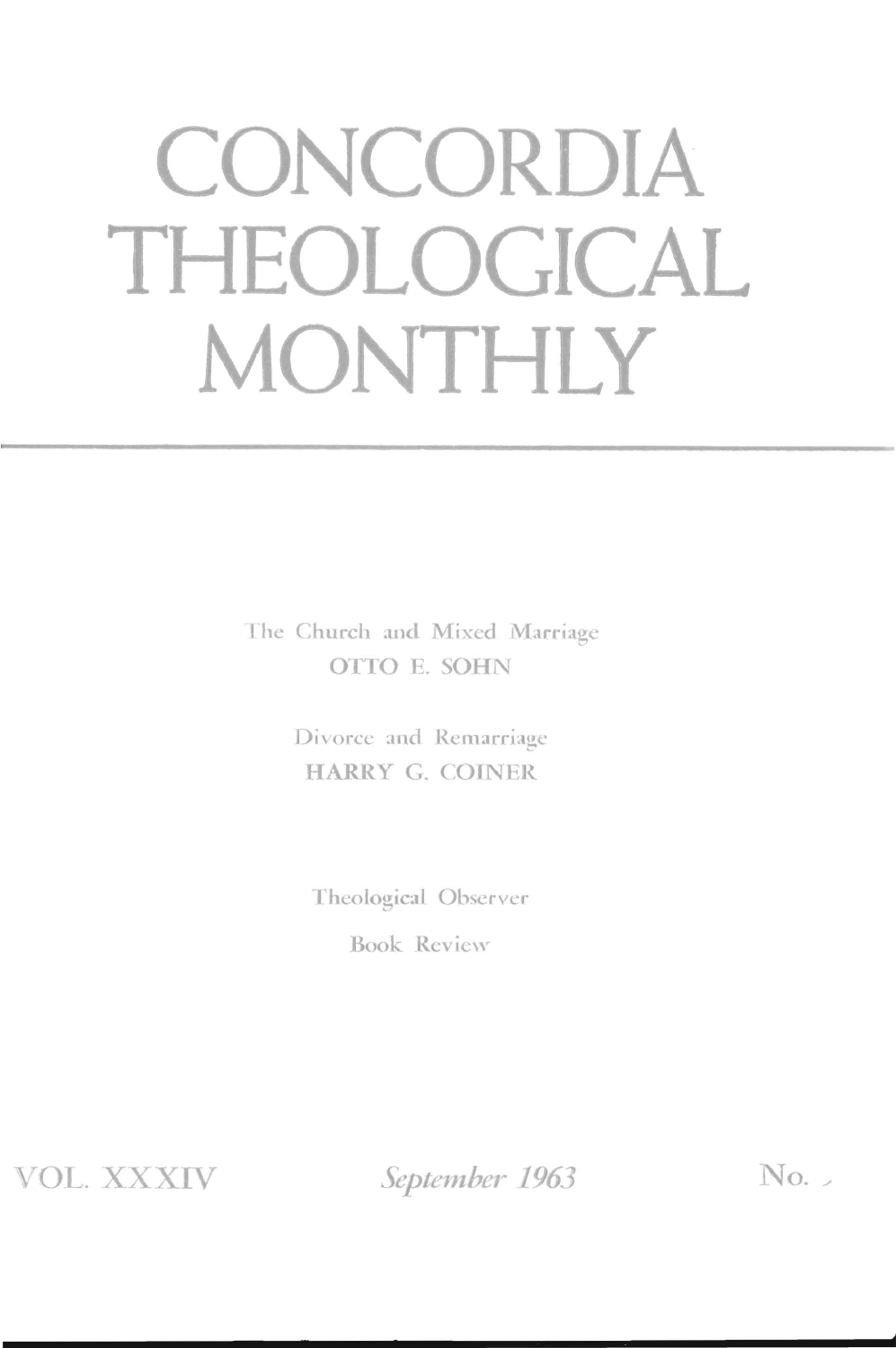## THEOLOGICAL OBSERVER

#### BRIEF ITEMS FROM THE DEPARTMENT OF PUBLIC RELATIONS - THE LUTHERAN CHURCH - MISSOURI SYNOD

### MISSOURI SYNOD MEN AT PRESIDENT'S RACE CONFERENCE

*Washington.* - Four leaders of The Lutheran Church - Missouri Synod were among the more than 200 churchmen from throughout the United States who met with President Kennedy to discuss the current racial difficulties.

The Missouri Synod delegation was headed by the Rev. Dr. Walter F. Wolbrecht, Saint Louis, executive director of the board of directors of that body. Other Missouri Synod men included the Rev. Norman Temme, New York City, acting director of public relations; Dr. O. P. Kretzmann, president of Valparaiso (Ind.) University; and the Rev. Dr. Andrew Schulze, Valparaiso, Ind., executive secretary of the Lutheran Human Relations Association.

The President asked the churchmen to form a committee to work for desegregation and to advise him on racial problems.

#### MISSOURI SYNOD PROGRAM TELECAST IN FINLAND

*St. Louis.* - "This Is the Life," a half hour television drama produced by The Lutheran Church - Missouri Synod, is now being telecast over three stations in Finland.

The program is broadcast to Finland and behind the Iron Curtain on alternate Thursdays over stations in Helsinki, Turku, and Tampere. The pictures are shown exactly as they are produced in the United States except that instead of a sound track a carefully prepared series of subtitles *is* used in a fashion similar to the technique used in the days of the silent movies.

The series has been hailed in Finland by viewers as well as the secular and church press. "The picture we saw last Thursday gave many a viewer a glimpse of an entirely new world," commented *Sana,* Finland's largest evangelical newspaper. "It is hoped that we shall get more films like these for our TV," the newspaper added.

#### DREITH NAMED CHIEF OF NAVY CHAPLAINS

*Washington.* - Rear Admiral J. Floyd Dreith, USN, has been appointed Chief of Navy Chaplains and will succeed retiring Rear Adm. George R. Rosso on July 1.

Chaplain Dreith, a clergyman of The Lutheran Church - Missouri Synod, has been director of the Chaplain's Division of the Navy since May 1961. He will be the first Lutheran Chief of Chaplains in the history of the military chaplaincies.

During World War II he served the carrier Bunker Hill in the Pacific and was awarded the Asiatic-Pacific Campaign Medal with silver star and four bronze stars. He also saw duty on the Arizona, Pensacola, and Blackhawk. From 1959 to 1961 he was executive officer of the Navy Chaplain School in Newport, R. I.

A graduate of California Concordia College, Oakland, Calif., and a 1932 graduate of Concordia Seminary, St. Louis, Chaplain Dreith received an honorary doctorate from the seminary in 1957. Before entering the Navy chaplaincy as a Lt. (j.g.) in 1937, Chaplain Dreith was assistant professor of English at Concordia College, Edmonton, Alta., Canada, and later pastor of Faith Lutheran Church in San Diego, Calif.

He was born in Berthoud, Colo., in 1909.

#### NEW JUNIOR COLLEGE NEARING COMPLETION

Ann Arbor. - Construction of the new \$6 million campus of Concordia Lutheran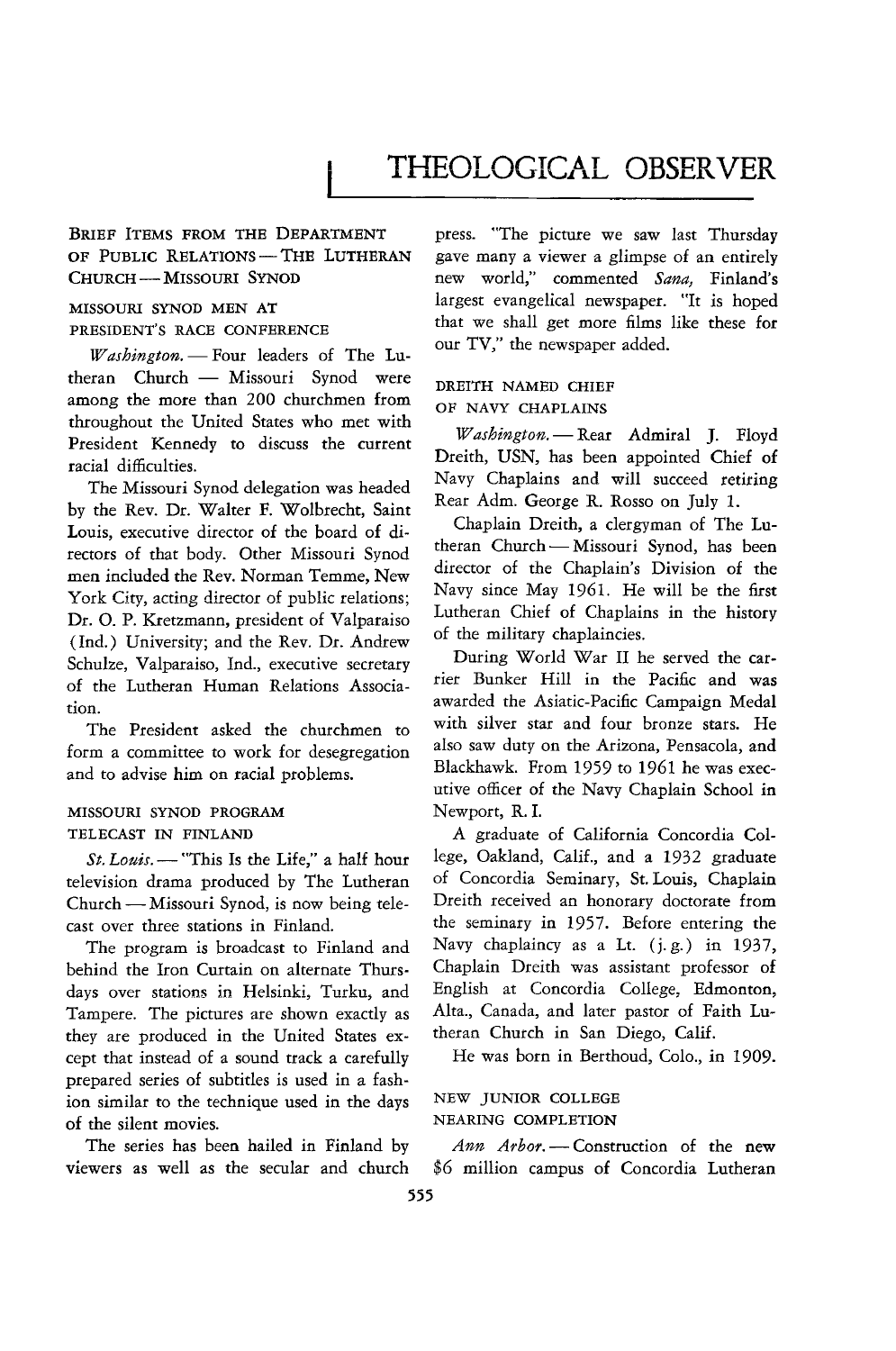Junior College here is nearing completion, the Rev. Dr. Paul A. Zimmerman, president of the newly established two-year school has reported. The institution is one of 16 maintained by The Lutheran Church - Missouri Synod in the United States and Canada for the training of pastors, teachers, and other full-time church workers.

Ground was broken for the project on April 10, 1962. All buildings except the chapel will be completed by mid-July, Dr. Zimmerman noted. A freshman class of 250 will enter the school in September with the full capacity of 450 assured by the 1964 school year, President Zimmerman added.

The 210-acre campus with its 11 dormitories and eight educational buildings will be dedicated on Sept. 29 at 4 P. M. with the Rev. Dr. Walter F. Wolbrecht.

#### BIBLE CLASS ENROLLMENT UP IN MISSOURI SYNOD

St. Louis. - During the past 20 years enrollment in Sunday and weekday Bible classes for youth and adults has increased from 45,773 to 264,686 in North American parishes of The Lutheran Church - Missouri Synod.

A report issued by the Missouti Synod's Board of Parish Education compares the 218,913 gain through 1962 with the Synod's growth in communicant membership during the same period of 725,638.

The Bible class enrollment increase during 1962 was 12,866. The gain for 1961 was 15,747.

In 1942, 4.7 per cent of the Synod's communicant members were enrolled in Bible classes. The percentage grew to 11.6 in 1952 and 15.8 in 1962.

Of the 1962 total 81,000 persons are enrolled in high school Bible classes, 11,295 in young people's Bible classes, 87,946 in adult Bible classes, and 31,801 in Bible classes without age level distinction.

For the first time enrollment figures for each high school grade were obtained. These figures can be compared with the number of youth received by confirmation in the previous years. In the 9th grade classes, 56.1 per cent of the 51,536 confirmed in 1962 are enrolled; 10th grade classes, 39.4 per cent of the 53,989 confirmed in 1961; 11th grade classes, 40 per cent of the 47,176 confirmed in 1960; and 12th grade classes, 29.2 per cent of the 40,966 confirmed in 1959.

The number of Bible class teachers increased to 12,351 in 1962, an increase of 1,558 over 1961. The report lists 1,180 more men teachers, 346 more women, 105 more parish school teachers and 73 fewer pastors.

The Missouri Synod in 1961 initiated a Bible study movement called "Train Two." The plan encoutages congregations to examine its Bible class offerings, develop a fiveyear plan for the future, select and recruit new teachers, and develop new interest in Bible study among the total membership.

As part of the program 25,000 men and women have taken a 16-hout introductory course designed to provide a double teaching staff for Bible classes.

"Some 25 of the 34 Missouri Synod districts have initiated the program, and most other districts have scheduled it," notes Dr. Oscar E. Feucht, secretary of adult education for the Board of Parish Education.

#### DR. HARMS WELCOMES NELC INTO MISSOURI SYNOD

*St. Louis.* - The Rev. Dr. Oliver R. Harms, president of The Lutheran Church-Missouri Synod, has issued a statement bidding a hearty welcome to the National Evangelical Lutheran Church which just voted 105-6 at its convention in Esko, Minn., to merge with the Missouti Synod. The small Finnish church body was organized in 1898 by a group which broke away from the Fin-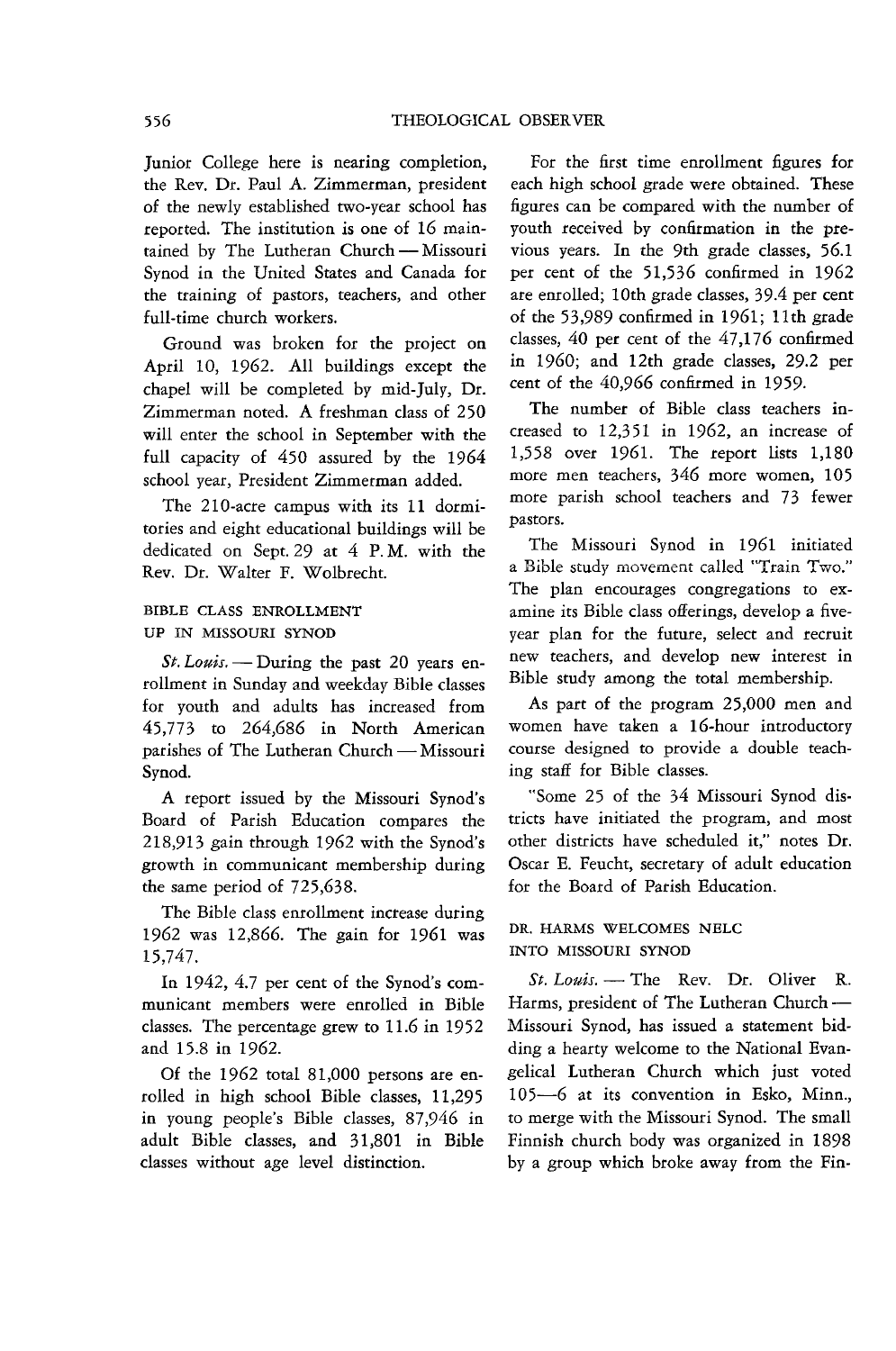nish Evangelical Lutheran Church, now a part of the Lutheran Church in America.

"In the name of our Lord Jesus Christ whom all of us serve, we bid the 61 congregations and your 12,500 members a hearty welcome into the fellowship of The Lutheran Church - Missouri Synod," Dr. Harms said.

"With secularism, materialism, Godlessness, and pagan religions rising on every side it's important in this day and age that those of us who believe together work together for the more effective sharing of the only message which can save mankind for time and eternity.

"We feel certain you will enjoy your fellowship with us as we share the privilege of proclaiming the Gospel in all its truth and purity. May the Holy Spirit bless all of us in our association together in His work," Dr. Harms concluded.

Meanwhile, the 14,OOO-member Evangelical Lutheran Synod, at its convention in Mankato, Minn., voted to withdraw from the Lutheran Synodical Conference in which it was associated with the Missouri Synod, the Wisconsin Evangelical Lutheran Synod, and the (Slovak) Synod of Evangelical Lutheran Churches.

Charges that the Missouri Synod has departed from "orthodox confessional standards" were denied by President Harms who expressed the hope that the ELS would "reexamine its attitude" and "in a spirit of Christian love continue to share the Gospel with a world badly in need of a positive message of the peace which passeth all understanding."

BRIEF ITEMS FROM THE NEWS BUREAU OF THE NATIONAL LUTHERAN COUNCIL

#### DR. STEWART HERMAN NAMED PRESIDENT OF LCA SEMINARY

*Chicago.* - The Lutheran School of Theology at Chicago has named the Rev. Dr. Stewart Winfield Herman of New York as the first president of the new seminary.

Dr. Herman, 53, is executive secretary of the Division of Lutheran World Federation Affairs of the National Lutheran Council. He is also secretary of the NLC's Department of Lutheran Cooperation in Latin America and director of the LWF's Committee on Latin America.

The Lutheran School of Theology was established this year by consolidating seminaries of the four church bodies that merged last year to form the Lutheran Church in America. It is now operating on two campuses, at Maywood, Ill., a suburb of Chicago, and at Rock Island, Ill.

Steps have been taken by the directors to relocate the consolidated seminary on the campus of the University of Chicago. It is hoped that the site will be ready for occupancy by the fall of 1966, Mr. Skillrud said. Plans call for an eventual enrollment of 500 students under a broad program for undergraduates, post graduates, laymen, and missionaries.

Combined in the Lutheran School of Theology are Augustana Seminary of the Augustana Lutheran Church, Chicago Seminary of the United Lutheran Church in America, Grand View Seminary of the American Evangelical Lutheran Church, and Suomi Seminary of the Finnish Evangelical Lutheran Church (Suomi Synod) . Augustana was situated at Rock Island and the other three at Maywood.

#### LUTHERAN LEADERS COMMENT ON SUPREME COURT RULING

New York. - The presidents of the three major branches of American Lutheranism issued statements on the U. S. Supreme Court's ruling that Bible reading and recitation of the Lord's Prayer in public schools are unconstitutional.

Expressing their views of the high tribunal's 8-1 decision on the issue were Dr. Franklin Clark Fry, New York, of the 3,200,000-member Lutheran Church in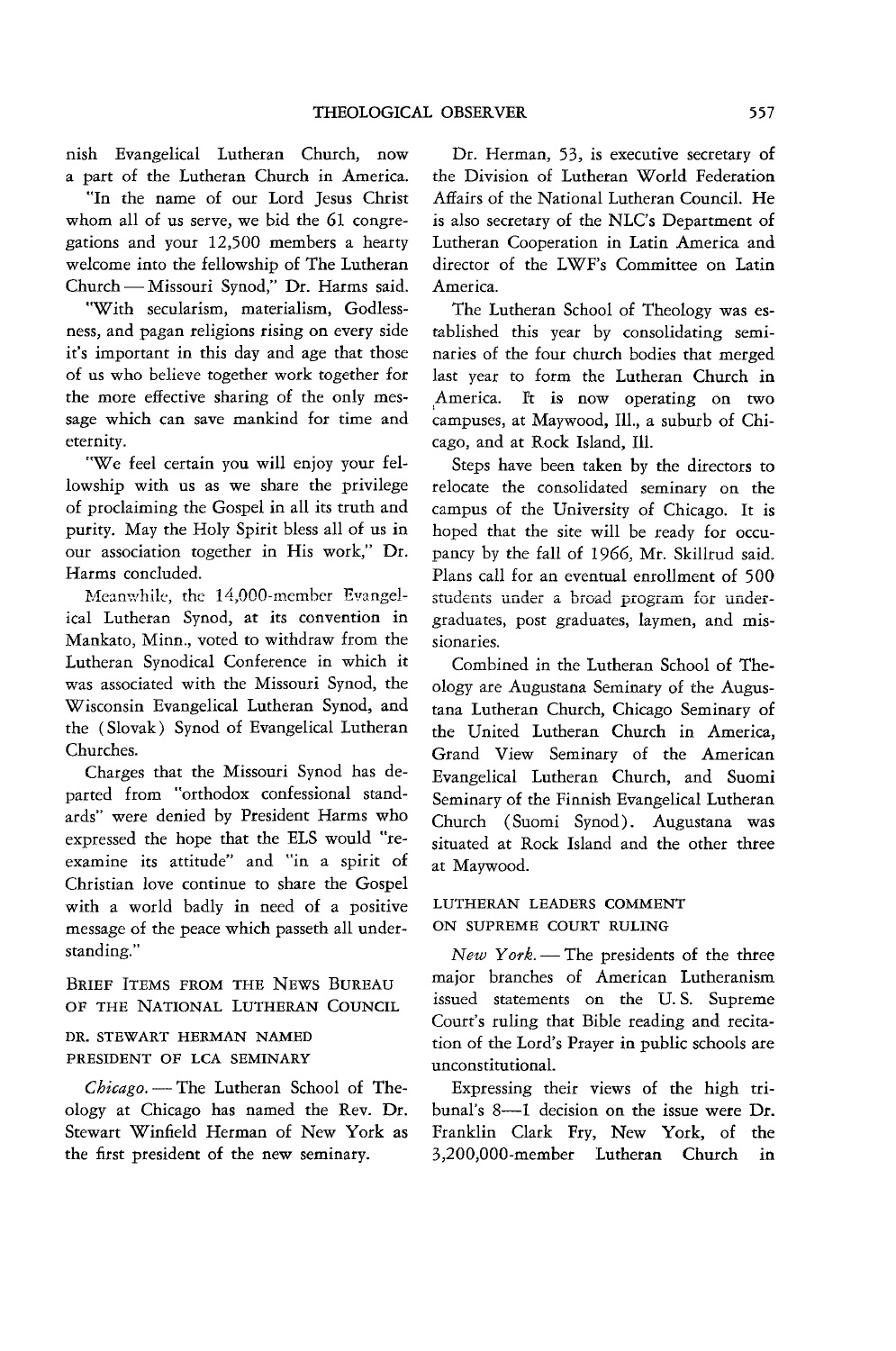America; Dr. Fredrik A. Schiotz, Minneapolis, of the 2,500,OOO-member American Lutheran Church, and Dr. Oliver R. Harms, St. Louis, of the 2,600,OOO-member Lutheran Church - Missouri Synod.

Dr. Fry said that he does not believe "much has been lost in terms of the specific points covered by this decision," but added that it "intensifies the task of the church."

He said that "if the court had permitted the Lord's Prayer to be recited in school rooms only for the sake of the moral and ethical atmosphere it creates, it would have been worth nothing to me as a Christian."

"The Lord's Prayer *is* the supreme act of adoration and petition or it is debased," Dr. Fry said. "Reading the Bible without comment, too, has been of dubious value as either an educational or religious experience."

The LCA leader observed that "the more we attempt as Christians or Americans to insist on common denominator religious exercises or instruction in the public schools, the greater risk we run of diluting our faith and contributing to a vague religiosity which identifies religion with patriotism and becomes a national folk religion."

"At the same time, in candor, this decision must be seen as a watershed," he said. "It opens an era in which Christianity is kept separate from the state in a way that was foreign and would have been repugnant to the minds of our ancestors at the time when the constitution was written and ever since. It signalizes the fact that the United States of America, like many other nations, is past the place where underlying Christian culture and beliefs are assumed in its life."

Adding that "this event intensifies the task of the church," he said it "heightens the need of the church for strength to stand alone, lofty and unshaken, in American society" and "calls for greater depth of conviction in all Christian men and women."

Dr. Schiotz declared that the Supreme Court's decision "points up a situation that has long existed through tolerance rather than constitutional right" and that the decision "may actually be a plus for the Christian church."

"It will alert its people to the certainty that community agencies carry no responsibility for Christian nurture," he said. "This privilege belongs to the family and the church. Clear recognition of this fact may provide a new sense of 'oughtness' in the Church's assumption of *this* privilege and obligation."

The court's decision, in the opinion of the ALC official, may become the occasion for new questions, such as "If schools are not to be allowed religious use of the Bible and prayer in instructing the children, is it permissible for a government body to practice the same religion?"

"Congressional opening prayers and the invocation of the grace of God in the opening of the Supreme Court will no doubt receive new scrutiny," he noted, adding that the support of chaplains in the armed forces "would come in a different category."

Dr. Schiotz said also that the average Christian "may misunderstand the ruling of the Supreme Court and interpret it as antipathy toward religion," a possibility he said is "enhanced by the fact that the court's opinion was occasioned by a case brought by Mrs. Madalyn Murray of Baltimore, Md., an acknowledged atheist."

"It is therefore increasingly important that Christians use every legitimate opportunity to make it evident that 'we are a religious people,' as was stated by the Supreme Court in a decision handed down in 1952," he concluded. "What an opportunity for Christians elected to office or in the service of the government to underscore this statement by their speech, action, and participation in worship services!"

Dr. Harms pointed out that the Missouri Synod "has always supported the constitution of the United States, and especially favors the First Amendment which prohibits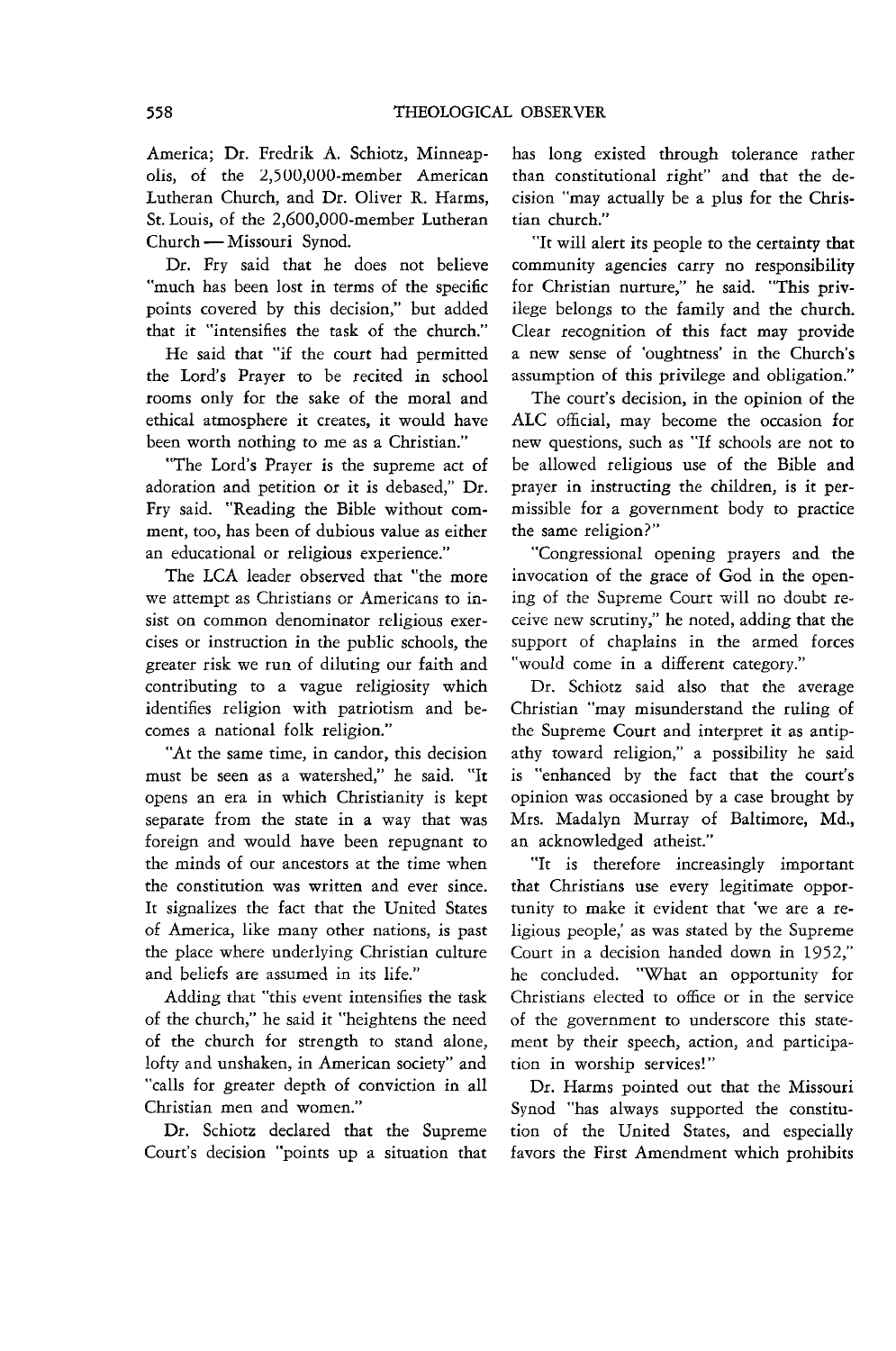the establishment of any religion, but encourages the free exercise of ali."

The Supreme Court's decision, he stressed, "makes it all the more incumbent on all Christians to utilize the channels which the home, the church and its educational agencies offer for the study of God's Word.

"We would especially encourage Christian parents to be diligent and faithful in conducting family devotions," Dr. Harms said.

"We encourage all Christian congregations to reach out into the community and down into their own congregations with the Gospel of Jesus Christ so that the moral and spiritual fiber of our nation can be strengthened. Such a return to the Bible will provide the only true basis for Christian faith and life."

The LCA, ALC, and Missouri Synod represent more than 95 per cent of the nearly eight and a half million Lutherans in the United States.

#### LUTHERAN ANALYST VIEWS SUPREME COURT DECISION

Washington. - A Lutheran church-state specialist said that six months of private and public discussion aided in preparing for the Supreme Court's ruling against public school use of Bible reading and the Lord's Prayer.

Dr. Robert E. Van Deusen pointed to the six-months period, which was punctuated midway by oral hearings, between the Court's acceptance of the Pennsylvania and Maryland cases for review and announcement of the decision as giving church and school leaders a chance to focus their thinking on the underlying issues.

"Public discussion of the pros and cons," he said, "prepared the way for a more reasoned response to the Court's ruling...."

The "more reasoned response" he noted was in contrast to the public reaction directly after the earlier high tribunal decision on the New York State "Regents' Prayer." Dr. Van Deusen is Washington secretary of the National Lutheran Council's Division of Public Relations. His comments were in a "Washington Memorandum" distributed to Lutheran officials throughout the nation.

The U. S. Supreme Court's decision declared the devotional use of the Bible and the praying of the Lord's Prayer in the public schools as unconstitutional. The Court ruled that this practice violates the First Amendment as made applicable to the states by the Fourteenth Amendment.

Although the vote was eight-to-one in favor of this decision, Dr. Van Deusen pointed out that the majority viewpoint was supported by four different documents.

The official decision of the Supreme Court was delivered by Justice Clark and shared by Justices Warren, Black, and White. A concurring opinion was submitted by Justice Goldberg, ioined by Justice Harlan. Separate concurring opinions were presented by Justices Douglas and Brennan.

"The only dissenting opinion was by Justice Stewart, as was the case in the 'Regents' Prayer' decision last year," Dr. Van Deusen noted.

Justice Stewart's main contention, the Lutheran leader wrote, was that the evidence submitted did not prove that adjustments could not have been made to protect the religious freedom of the individuals involved.

Dr. Van Deusen commented that Stewart's philosophical and constitutional concepts were at the heart of his dissent.

The Lutheran analyst said Justice Stewart reasoned that the use of the phrase "separation of church and state" oversimplified the complex implications of the First Amendment, since "religion and government must necessarily interact in many ways." He held that "a doctrinaire reading of the Establishment Clause leads to irreconcilable conflict with the Free Exercise Clause."

Summing up the lone dissenting Justice's position, Dr. Van Deusen said that Stewart laid great stress on the freedom of the majority to practice its religion as long as coer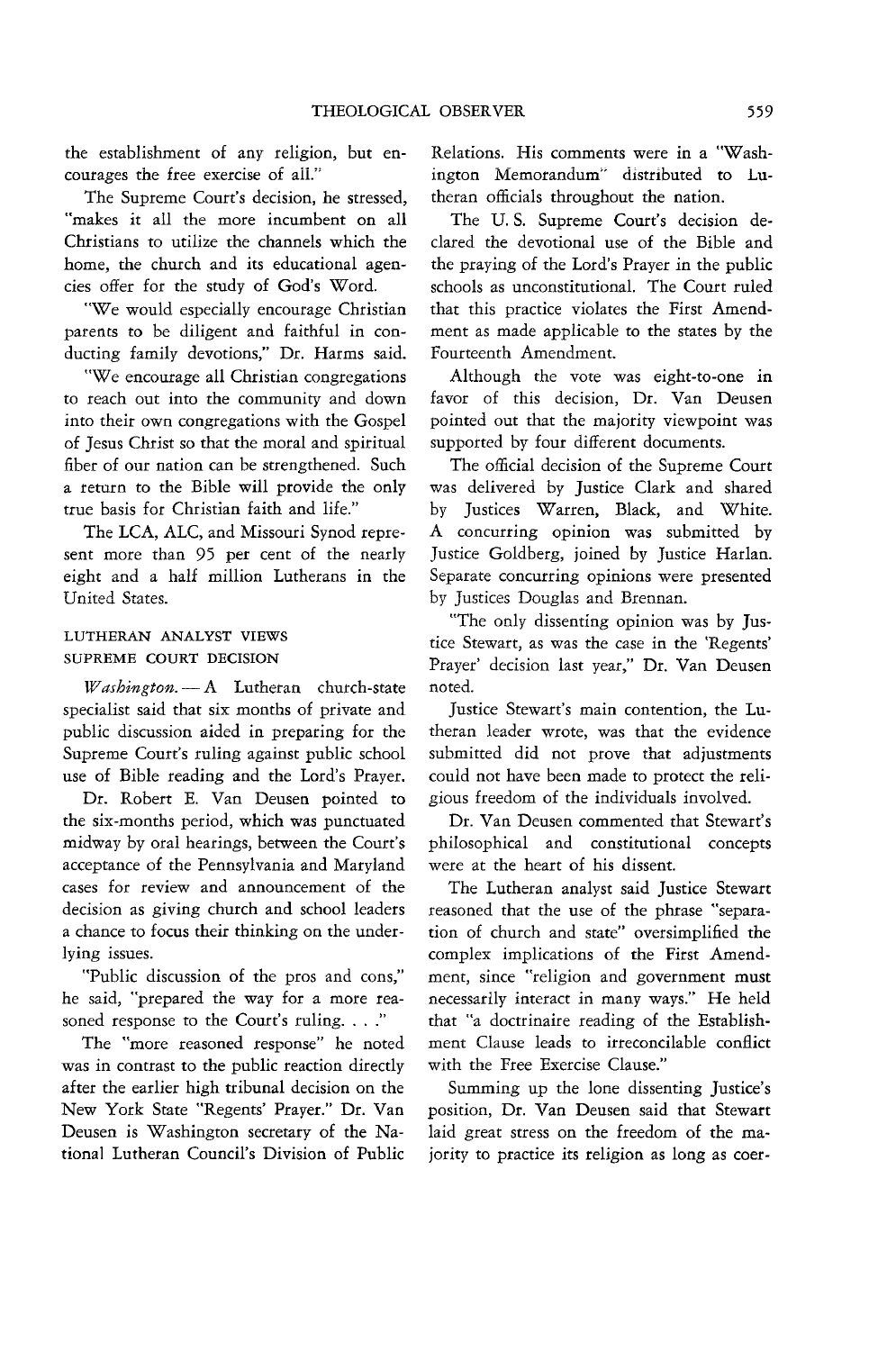cion of minorities is avoided. He argued that refusal to permit religious exercises was not an expression of state neutrality, but rather the establishment of a religion of secularism.

The Lutheran church-state specialist's analysis pointed out the diversity of emphasis among the other members of the court who agreed in the end result.

"The opinion of the court as written by Justice Clark," Dr. Van Deusen said, "is based squarely on the concept of the neutrality of the state in its relationship between man and religion."

While agreeing in principle, Justice Goldberg warned against what he called "untutored devotion to the concept of neutrality," Dr. Van Deusen pointed out.

Justice Goldberg asserted that a vast portion of U. S. citizens believe in and worship God and that many of the nation's legal, political, and personal values derive historically from religious teachings, the Washington Memorandum related.

The condensed analysis by Dr. Van Deusen of the high court's decision included a sentence which Justice Douglas italicized in his opinion:

"The most effective way to establish any institution is to finance it; and this truth is reflected in the appeals by church groups for public funds to finance their religious schools."

Dr. Van Deusen said that Justice Douglas noted that only a small amount of public funds were involved in a religious exercise in a public school; even so, he said, all of the people are being required to finance a religious observance that only some of the people want and that violates the sensibilities of others.

Referring to the concurring opinion of Justice Brennan as a thorough and scholarly document, Dr. Van Deusen said that he "more than any of the others traced the development and interpretation of constitutional principles from the time of the framing of the Federal Constitution."

Justice Brennan was reported as saying that in his study he encountered few issues more intricate or more demanding than that of the relationship between religion and the public schools.

Dr. Van Deusen said that Brennan spelled out several categories of church-state relations which he felt were permissible accommodations between government and religion and which would not be threatened by the court's school decision.

Among these were the military chaplaincy, the chaplaincy in penal institutions, prayers in legislative bodies, non-devotional use of the Bible in public schools, tax exemption of religious institutions along with other non-profit groups, adjustment of public welfare programs to make allowance for religious beliefs or practices, use of "In God We Trust" on our coins, and use of religious terms and phrases in the conduct of public affairs.

In his analysis of the nine Justices' views, Dr. Van Deusen said that the consensus of the Court was perhaps best expressed by Justice Clark in the closing paragraph of the official court opinion, which reads in part:

"The place of religion in our society is an exalted one, achieved through a long tradition of reliance on the home, the church, and the inviolable citadel of the individual heart and mind. We have come to recognize through bitter experience that it is not within the power of government to invade that citadel, whether its purpose or effect be to aid or to oppose, to advance or to retard."

#### NLC FILMSTRIP EXPLORES PROBLEM OF OVERCHURCHING

*Chicago.* - A filmstrip on the development of Lutheran congregations in small communities and rural areas, their problems and ways of solving them, has been released here by the National Lutheran Council.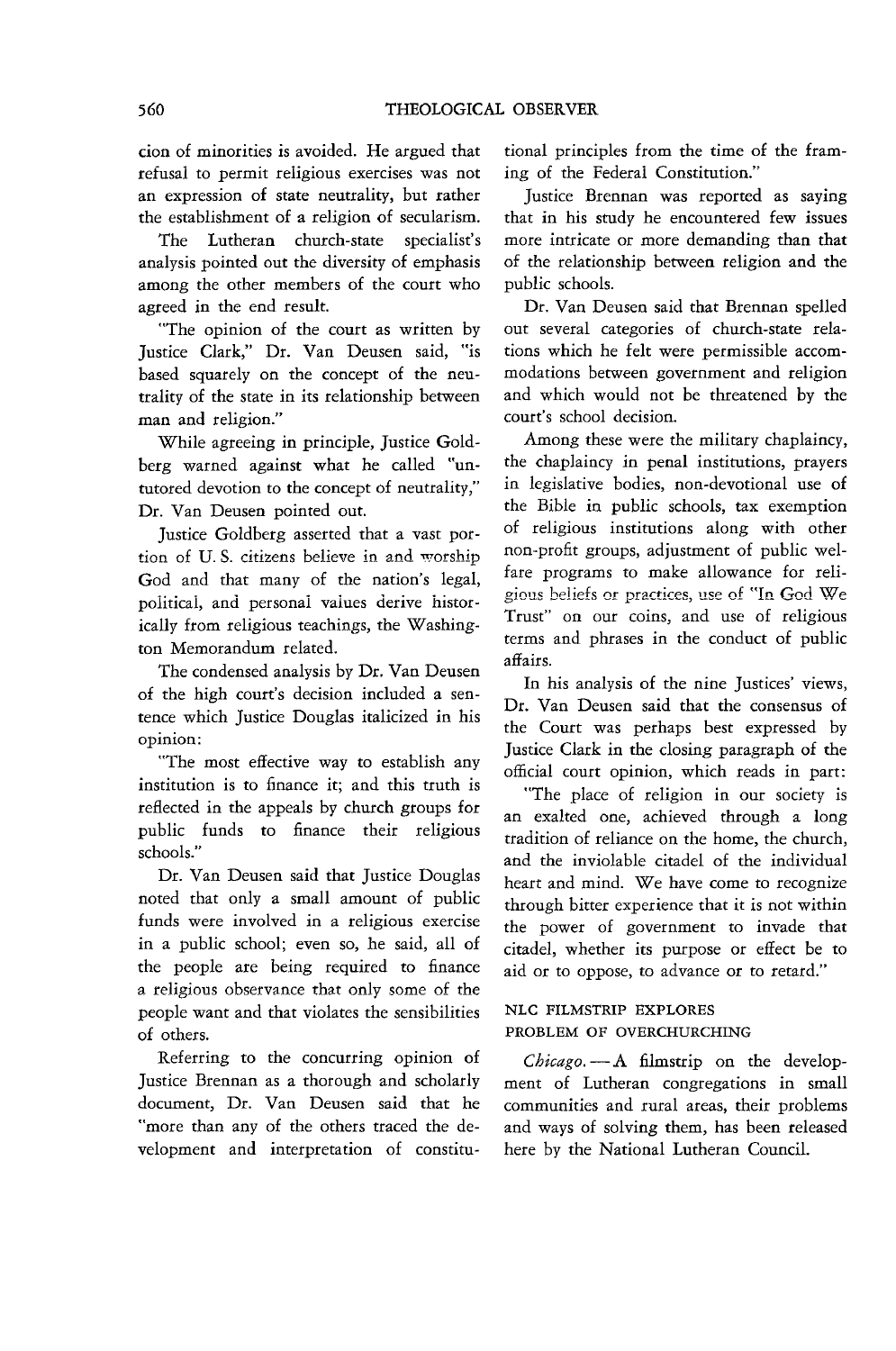Titled "The Great Adventure," the twopart filmstrip was produced under the auspices of the NLC's Division of American Missions in cooperation with the American Lutheran Church and Lutheran Church in America and in consultation with The Lutheran Church - Missouri Synod.

The 36-minute color filmstrip consists of 134 frames which incorporate both art and photography. The art is used to illustrate the planting of the Lutheran Church in rural America, while the photos depict current developments in parishes.

Three case histories of the ALC, LCA, and Missouri Synod, in Pennsylvania, Wisconsin, and Iowa, emphasize how historic developments affected individual parishes and what they did to solve the problem of overchurching.

The filmstrip will be available to local congregations, on both a rental and purchase basis, from the audio-visual agencies of the three church bodies that cooperated in its preparation.

#### TANGANYIKAN LUTHERANS UNITE IN ONE CHURCH

Dar es Salaam, Tanganyika. - Seven Lutheran church bodies merged here into the Evangelical Lutheran Church in Tanganyika, forming the largest Protestant denomination in this country.

All of the merging churches, which are located in different geographical areas of the East Africa nation, had previously worked together in the five-year-old Federation of Lutheran Churches of Tanganyika. The Federation was dissolved as the new church of over 350,000 baptized members was formed.

Representatives of the seven merging bodies passed a resolution asking that the officers, boards, and committees of the Federation continue on behalf of the Evangelical Lutheran Church in Tanganyika until its next convention in June 1964.

The retiring officers of the FLCT and the

first officers of the new church are Bishop Stefano R. Moshi, president; G. J. J. Maeda, secretary; Harald Palm, treasurer; and the Rev. Carl Johansson, executive secretary.

It was also decided to recommend to next year's convention that the headquarters of the ELCT be moved to Dar es Salaam, the national capital. Until such a move is approved, the new church will use the offices in Arusha in northern Tanganyika where the headquarters of the FLCT have been located.

At the beginning of the fifth and final conference of the FLCT and before action had been taken on the merger, Bishop Moshi formally opened Luther House  $- a$  \$285,000 church center in Dar es Salaam's business district. Included in the building complex, which will be a Lutheran center for the city and nation, are two rectangular buildings and a striking circular one. Luther House occupies a 30,OOO-square-foot parcel of land on City Drive.

The enabling act for the creation of the Evangelical Lutheran Church in Tanganyika, which officially began in mid-June, was the approval of a constitution and by-laws for the new body after their second and final reading. The final draft of the legal documents had been presented to the official representatives of the nation's seven Lutheran churches a year ago.

First action toward merger of the Tanganyika Lutheran bodies was taken by the Federation in 1960 when it voted to set up a committee to lay initial plans and formulate the proposed constitution and by-laws.

The seven member churches of the former Federation and their respective presidents are:

Lutheran Church of Northern Tanganyika, the product of pioneering work by the Leipzig Mission Society of Germany up to World War II and then under the National Lutheran Council. Bishop Stefano R. Moshi, president. '

Usambara-Digo Lutheran Church, the re-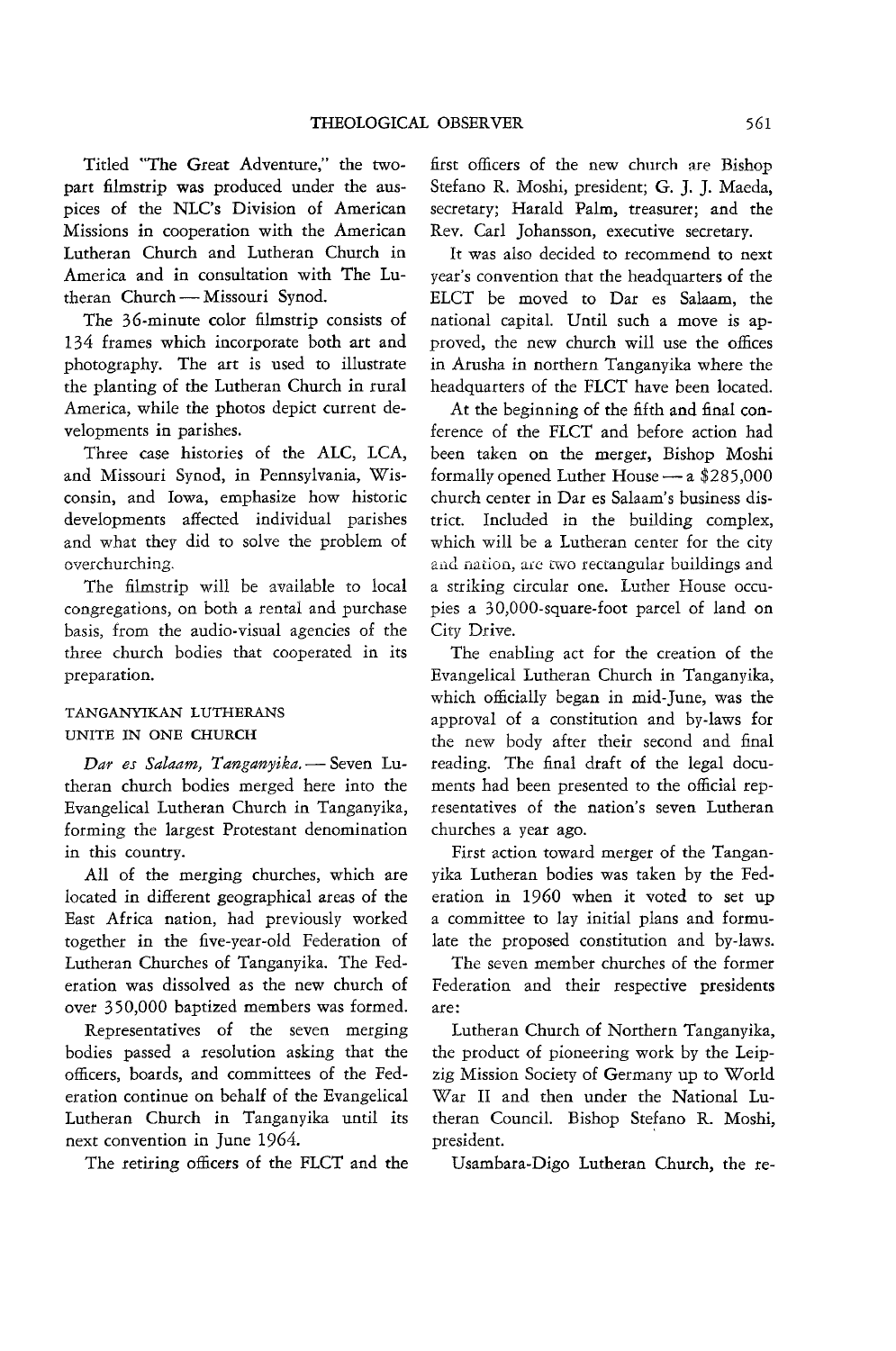sult of mission work by the Bethel Mission Society of Germany, later under the administration of the NLC. The Rev. Elirehema Mwanga, president.

Lutheran Church of Central Tanganyika, a field of the Leipzig Mission Society of Germany up to World War I, then taken over by the former Augustana Lutheran Church. The Rev. Manase M. Yona, president.

Lutheran Church of Southern Tanganyika, begun by the Berlin Mission Society of Germany, then taken over by the Swedish Evangelical Mission assisted by Danish and Finnish societies. The Rev. L. Vuhahula, acting president.

Lutheran Church of Uzaramo-Uluguru, started by the Berlin Mission Society and later administered by the NLC. The Rev. Sigvard von Sicard, president.

Evangelical (Lutheran) Church of Northwestern Tanganyika, orginally a field of the Bethel Mission Society and later under the Church of Sweden Mission. Bishop Bengt Sundkler, president.

Iraqw Lutheran Church, under the Norwegian Lutheran Mission. The Rev. Bartholomayo Yonathan, president.

During the coming year the seven merging bodies will have the option of changing their legal names to indicate status either as a synod or as a diocese of the new church.

In New York, the merger was hailed as a "giant stride forward" by the Rev. Donald E. Trued, secretary of the National Lutheran Council's Department of World Missions Cooperation which provides financial assistance to the Tanganyika churches.

"It is another evidence of the progress the church is making as a strong indigenous African institution. In marked contradiction to U. S. Senator Allen J. Ellender's slurs against Africans as being 'unfit for selfgovernment,' we have found that African church leaders have shown a keen sense of responsibility and have exercised creative leadership in church and civic life."

#### EVANGELICAL LUTHERAN SYNOD LEAVES SYNODICAL CONFERENCE

*Mankato, Minn.* - The convention here of the Evangelical Lutheran (Norwegian) Synod approved with only one dissenting vote an action to withdraw from the Evangelical Lutheran Synodical Conference of North America.

A 91-year-old organization of conservative Lutheranism, the Synodical Conference has been comprised of the ELS and three other church bodies: the 2,500,OOO-member Lutheran Church - Missouri Synod, the 350,OOO-member Wisconsin Evangelical Lutheran Synod, and the 21,OOO-member Synod of Evangelical Lutheran Churches which was formerly the Slovak Church.

The vote by the national convention of the 14,OOO-member ELS came after several previous attempts over the years to restrain the Missouri Synod, largest body in the conference, from activities with other Lutheran churches.

The ELS doctrinal committee asserted that the Missouri Synod has weakened what was once a "clear and unshakable doctrinal stand" and has become increasingly involved with Lutheran bodies outside the Synodical Conference.

A resolution of the ELS convention said that the Missouri Synod was not maintaining and upholding a doctrine and practice that is in conformity with the "orthodox confessional standards of the Lutheran Synodical Conference."

Further, the convention noted that the Synodical Conference at its meeting last year declined to "respect" memorials from the ELS and the Wisconsin Synod to dissolve. The ELS resolution said that the Missouri Synod through its larger size blocked the move to dissolve.

"Since the 1962 convention of the Lutheran Synodical Conference," the resolution said, "no effective steps have been taken to correct matters such as public toleration of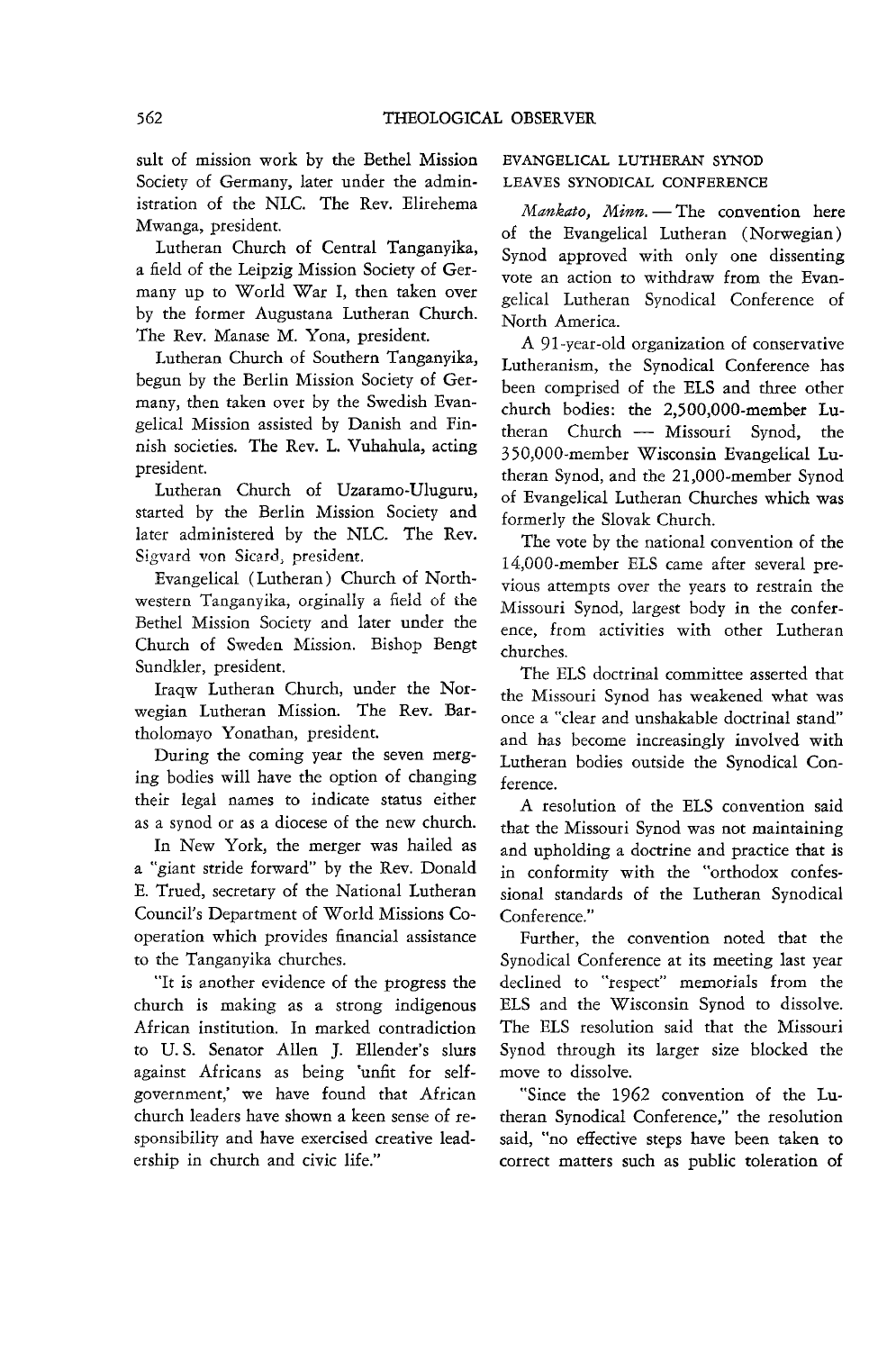public error, unscriptural position on church fellowship, and a vacillating position on the doctrine of Holy Scripture."

The BLS stated that "our continued membership in the Lutheran Synodical Conference under such circumstances would compromise our testimony and expose us to the danger of losing the pure and unconditioned truth in our own midst."

The BLS intends to honor financial commitments of the synod for the joint work of the Synodical Conference through June 30, 1964.

After terminating its membership in the Synodical Conference the ELS voted to "extend the hand of fellowship to all those who share our confessional position."

In another action the ELS approved a posi**tion taken by its president, the Rev. Theodore** A. Aaberg of Scarville, Iowa, when he declined an invitation early this year to participate in talks on the proposed formation of a new Lutheran cooperative agency.

The invitation was issued by the presidents of the three largest branches of American Lutheranism to explore the possibility of establishing a new association to succeed the National Lutheran Council for common theological study and Christian service.

Extending the invitation were the presidents of the Lutheran Church in America, the Missouri Synod and the American Lutheran Church. Together these bodies make up 95 percent of the 8,600,000 Lutherans in the U. S. and Canada.

An earlier action of the BLS convention defeated a proposal that the synod merge with the Wisconsin Synod. The resolution came to the BLS national convention from a Rochester, N. Y., congregation.

While rejecting it almost unanimously, the delegates asked ELS officers to "explore every opportunity for furthering . . . closer active relations between the two synods in the fields of mission work and education."

The BLS was organized in 1918 out of

a minority which objected to the merging of various Norwegian groups into the Norwegian Lutheran Church of America, which later became the Evangelical Lutheran Church and is now a part of the American Lutheran Church.

#### LUTHERAN POPULATION PROFILE IN STATES RELEASED BY NLC

*Chicago.* -A comprehensive survey on the distribution of Lutherans in the 50 states has been released here by the National Lutheran Council's Division of American Missions.

Based on a county-by-county study prepared by the NLC division during 1962, the report highlights positive and negative factors of Lutheran growth and density in the U.S. The survey is in the June issue of American Missions Together, a semiannual publication of the division for officials responsible for Lutheran mission activities.

Commenting on the need for the survey, Dr. Robert W. Long, executive secretary of the division, said that a church which has made radical changes in its structure must ferret out the facts of its present stance if it wishes to see itself as it girds for mission in a rapidly changing social milieu.

"To know where the church is strong, where it is weak, and where it is entirely absent is basic to planning for advance in the new situation," he said.

Four significant conclusions about the growth and distribution of the Lutheran Church were revealed:

1) Lutheran congregations are located in approximately two thirds of the counties in the U. S. Lutheran congregations are in 1,995 counties; while 1,077 counties have no Lutheran congregations.

2) Eight states have Lutheran congregations in every county: Alaska, Connecticut, Delaware, Minnesota, New Jersey, Pennsylvania, Rhode Island, and Wisconsin.

3) Eleven states have more counties with-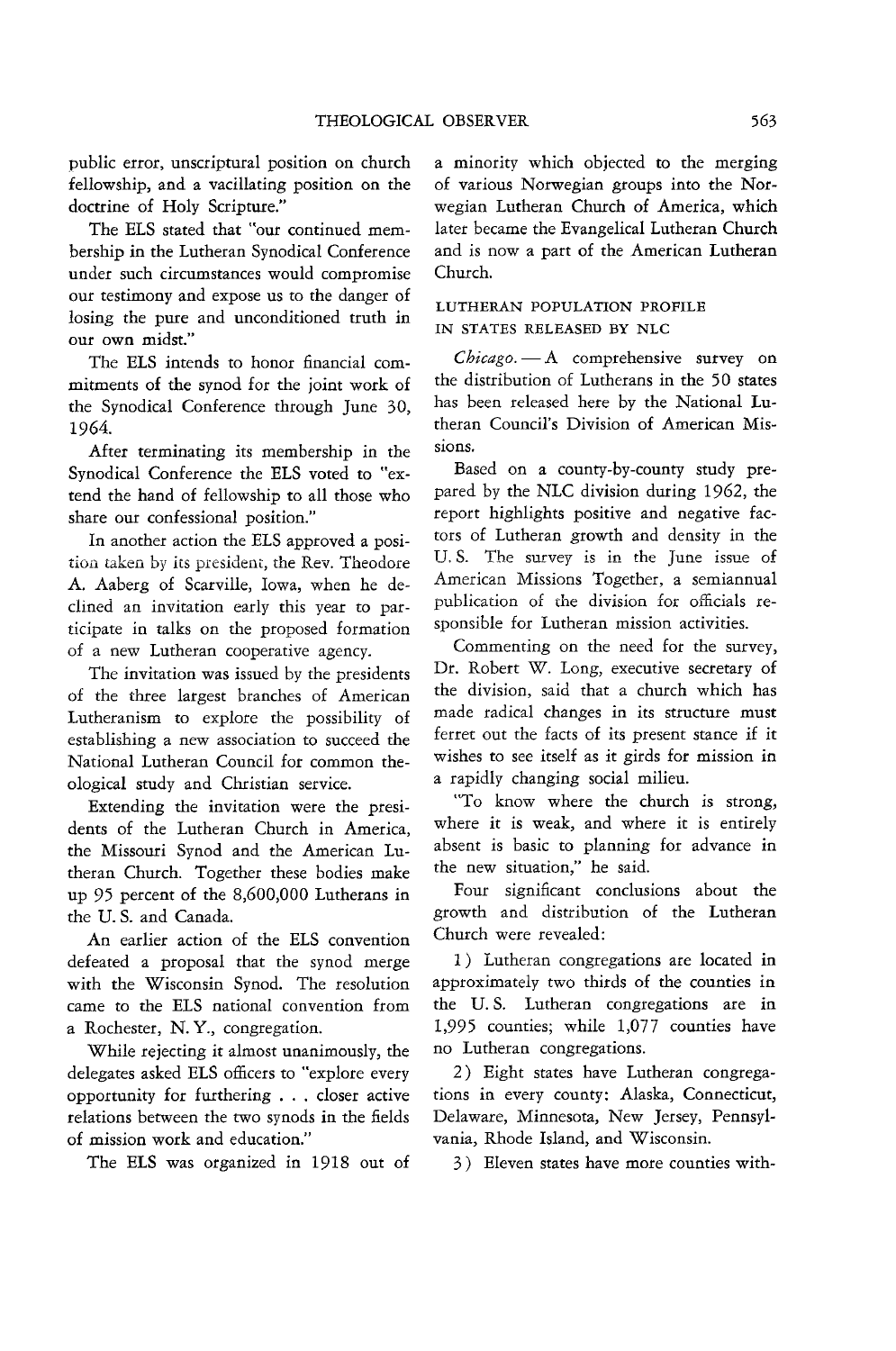out Lutheran congregations than counties with: Arkansas, Georgia, Kentucky, Louisiana, Maine, Mississippi, North Carolina, Tennessee, Utah, Vermont, and Virginia.

4) The Lutheran Church - Missouri Synod leads all Lutheran bodies in baptized membership in 20 states. The Lutheran Church in America has the largest baptized membership among Lutheran bodies in 19 states and the District of Columbia. The American Lutheran Church leads in baptized membership in 11 states.

Last year the NLC mission division completed a county-by-county study of the U. s. showing population change for the decade, 1950-1960, and Lutheran membership change for the decade, 1948-1958.

Completed in two phases, the first compared population with the total Lutheran membership in each county while the second showed membership changes by Lutheran body and the number of congregations belonging to each body at the beginning and end of the decade.

The Lutheran profile of each state also notes the percentage of Lutherans in the population during the years 1948 and 1958.

North Dakota had the highest percentage of Lutherans in any state. In 1948,27.6 percent of the population was listed as Lutheran and 34.3 percent in 1958. Lowest Lutheran population in a state given for the two years compared was Mississippi with .07 percent in 1948 and .12 percent in 1958.

Dr. Long said that the facts gathered will have served their purpose well if they raise the proper questions and stimulate action on the beckoning frontiers.

#### GOVERNMENT HOLDS WORKSHOP FOR LUTHERAN DEAF WORKERS

*Washington.* -- Lutherans who minister to the deaf met here in a government-sponsored workshop to study problems of deafness and rehabilitation.

Seventy-five Lutherans from three church

bodies participated in the three-day meeting July 1-3 with 25 government officials and educators for the deaf. Fifty-three participants were listed under The Lutheran Church - Missouri Synod, 12 from the American Lutheran, and ten from the Lutheran Church in America.

Sessions were held here at Gallaudet College, a private liberal arts college for the deaf receiving most of its operating funds from the U. S. Department of Health, Education, and Welfare. The "Workshop for Lutherans on Deafness and Rehabilitation" was made possible by a grant to Gallaudet College from HEW's Vocational Rehabiliation Administration.

Participants were told of the state-federal program of vocational rehabilitation with emphasis on demonstration and training, services, and research.

A symposium was held on the training of Lutheran clergy in the vocational rehabilitation of deaf persons.

Special areas studied were concerned with the deaf who are mentally ill, marginal, or mentally retarded.

Other subjects taken up during the threeday meeting included underemployment of the deaf, the role of the rehabilitation counselor, new concepts of service to the multiple handicapped deaf and "a clergyman in a school for the deaf."

Nine Lutheran institutions, mostly theological schools, were listed in the workshop program as having training programs for ministers to the deaf.

Two Lutheran schools for the deaf were also listed. One founded in 1873 is at 6861 East Nevada Ave., Detroit, Mich., and the other founded in 1951 is at Mill Neck Manor, Mill Neck, Long Island, N. Y.

Also identified in the workshop program were four Lutheran publications for those who cannot hear. The *Deaf Child's Advocate* is published in Detroit, Mich., and Walter Bellhorn is editor. The *Deaf Lutheran* is